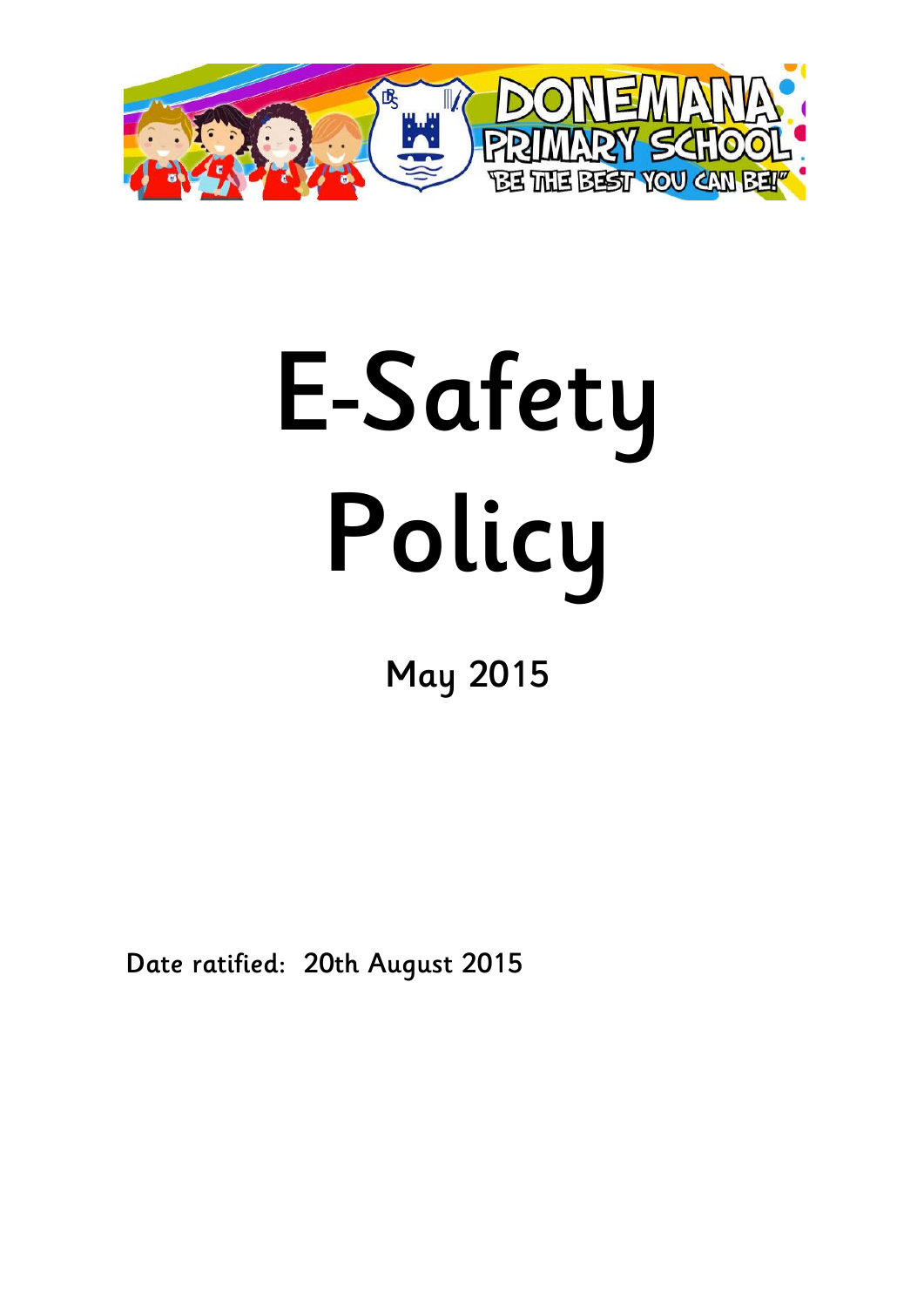# *E-SAFETY POLICY*

#### **1. INTRODUCTION**

**Boards of Governors have a duty to safeguard and promote the welfare of pupils (Article 17 of the Education and Libraries (Northern Ireland)**

**Order 2003). It is also the duty of the Board of Governors to determine the measures to be taken at a school to protect pupils from abuse (Article 18 of the Education and Libraries (Northern Ireland) Order 2003 refers).**

**In the exercise of those duties, Boards of Governors must ensure that their schools have a policy on the safe, healthy, acceptable and effective use of the Internet and other digital technology tools. They must also actively promote safe and acceptable working practices for all staff and pupils: these will serve to reassure parents and guardians.**

**This E-safety policy contains policies in relation to use of the internet. It is largely based on DENI Circulars of 2007/1** *"Acceptable Use of the Internet and Digital Technologies in Schools," 2013/25 "eSafety Guidance" and* **should also be read in conjunction with the Schools Child Protection Policy.** 

#### **2. INTERNET SAFETY POLICY**

**The Internet and other digital technologies are very powerful resources which can enhance and potentially transform teaching and learning when used effectively and appropriately. The Internet is an essential element of 21st century life for education, business and social interaction. Our school provides pupils with opportunities to use the excellent resources on the Internet, along with developing the skills necessary to access, analyse and evaluate them.**

**The DENI circular 2007/01 states that:**

*"Used well, digital technologies are powerful, worthwhile educational tools; technical safeguards can partly protect users, but education in safe, effective practices is a key goal for schools."*

**This document sets out the policy and practices for the safe and effective use of the Internet in Donemana Primary School. The policy has been drawn up by the staff of the school under the leadership of Mrs G Hay, Principal and Mr D Potts, ICT Coordinator. It has been approved by the Board of Governors and is available to all parents via the school website and as a hard copy, if requested.**

**The policy and its implementation will be reviewed annually.**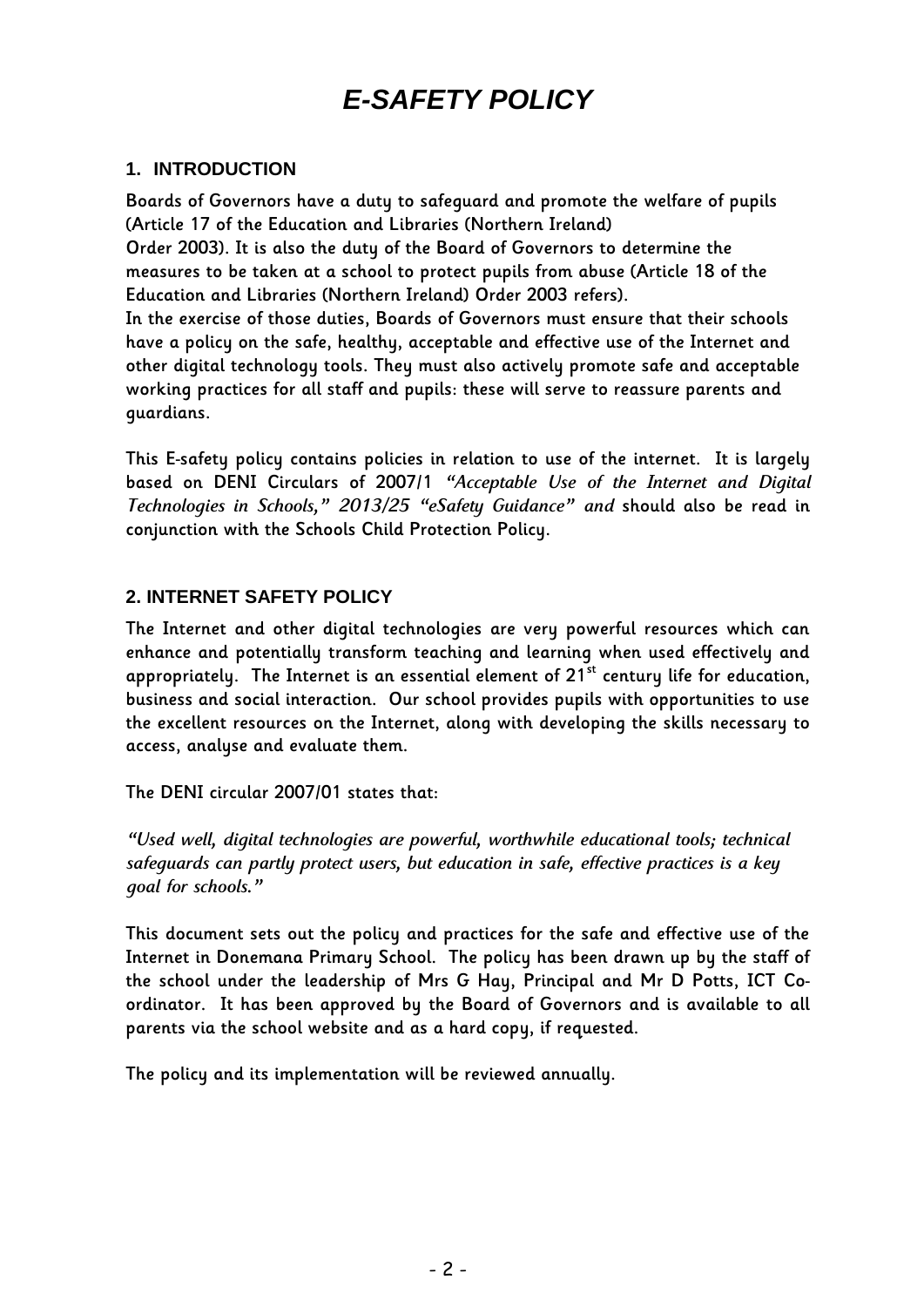#### **3. C2K**

**My-School (C2k) is the project responsible for the provision of information and communications technology (ICT) managed service to all schools in Northern Ireland. It provides a safety service which should ensure educational use made of resources is safe and secure, while protecting users and systems from abuse.** 

**Some of these safety services include:**

- **Providing all users with a unique user names and passwords**
- **Tracking and recording all online activity using the unique user names and passwords**
- **Scanning all C2k email and attachments for inappropriate content and viruses Filters access to web sites**
- **Providing appropriate curriculum software.**

#### **4. Code of Safe Practice**

**When using the Internet, email systems and digital technologies, all users must comply with all relevant legislation on copyright, property theft, libel, fraud, discrimination and obscenity. We have a Code of Safe Practice (***Appendix 1***) for pupils and staff containing eSafety Rules which makes explicit to all users what is safe and acceptable and what is not.** 

**The scope of the Code covers fixed and mobile Internet; school PCs, laptops, and digital video equipment. It should also be noted that the use of devices owned personally by staff and pupils but brought onto school premises (such as mobile phones, camera phones, PDAs) is subject to the same requirements as technology provided by the school.** 

**Mr D Potts, the ICT Co-ordinator and the Principal/Senior Management Team will monitor the effectiveness of the Code of Practice, particularly in the light of new developments in technology.**

#### **↓ Code of Safe Practice for Pupils**

**A parental/carer consent letter (Appendix 2) accompanied by the code of practice for pupils is sent out annually to parents/carers and this consent must be obtained before the pupil accesses the internet.** 

**In addition, the following key measures have been adopted by Donemana P.S. to ensure our pupils do not access any inappropriate material:**

- **The school's eSafety code of practice for Use of the Internet and other digital technologies is made explicit to all pupils and eSafety guidelines are displayed prominently throughout the school;**
- **Our Code of Practice is reviewed each school year and signed by pupils/parents;**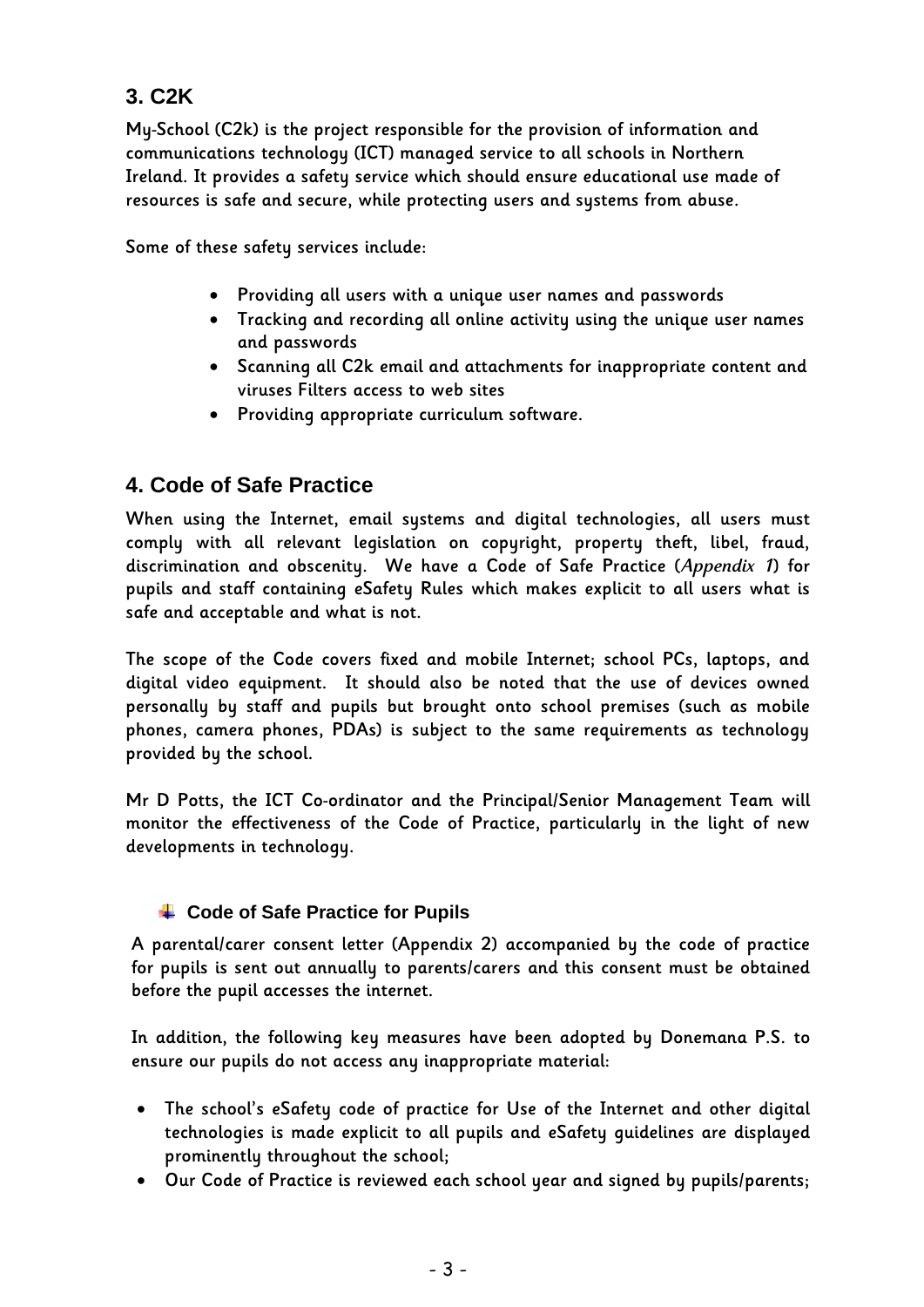- **Pupils using the Internet will normally be working in highly-visible areas of the school;**
- **All online activity is for appropriate educational purposes and is supervised, where possible;**
- **Pupils will, where possible, use sites pre-selected by the teacher and appropriate to their age group;**
- **Pupils in Key Stage 2 are educated in the safe and effective use of the Internet, through a number of selected websites.**

**It should be accepted, however, that however rigorous these measures may be, they can never be 100% effective. Neither the school nor C2K can accept liability under such circumstances.**

**The use of mobile phones by pupils is not permitted on the school premises during school hours. (Refer to Acceptable use policy for mobile phones and other electronic devices in Use of Images Policy 2014) During school hours pupils are forbidden to play inappropriate computer games or access social networking sites.**

#### $\frac{1}{2}$  Sanctions

**Incidents of technology misuse which arise will be dealt with in accordance with the school's Positive Behaviour Policy. Minor incidents will be dealt with by the class teacher and may result in a temporary or permanent ban on Internet use. Incidents involving child protection issues will be dealt with in accordance with the school's child protection policy.**

#### **↓ Code of Practice for Staff**

**The following Code of Safe Practice has been agreed with staff:**

- **Pupils accessing the Internet should be supervised by an adult at all times.**
- **Staff will make pupils aware of the rules for the safe and effective use of the Internet. These are displayed in classrooms and discussed with pupils.**
- **All pupils using the Internet have written permission from their parents.**
- **Deliberate/accidental access to inappropriate materials or any other breaches of the school code of practice should be reported immediately to the Principal/ICT Co-ordinator.**
- **In the interests of system security staff passwords should only be shared with the network manager.**
- **Teachers are aware that the C2K system tracks all Internet use and records the sites visited. The system also logs emails and messages sent and received by individual users.**
- **Teachers should be aware of copyright and intellectual property rights and should be careful not to download or use any materials which are in breach of these.**
- **Photographs of pupils should, where possible, be taken with a school camera and images should be stored on a centralised area on the school**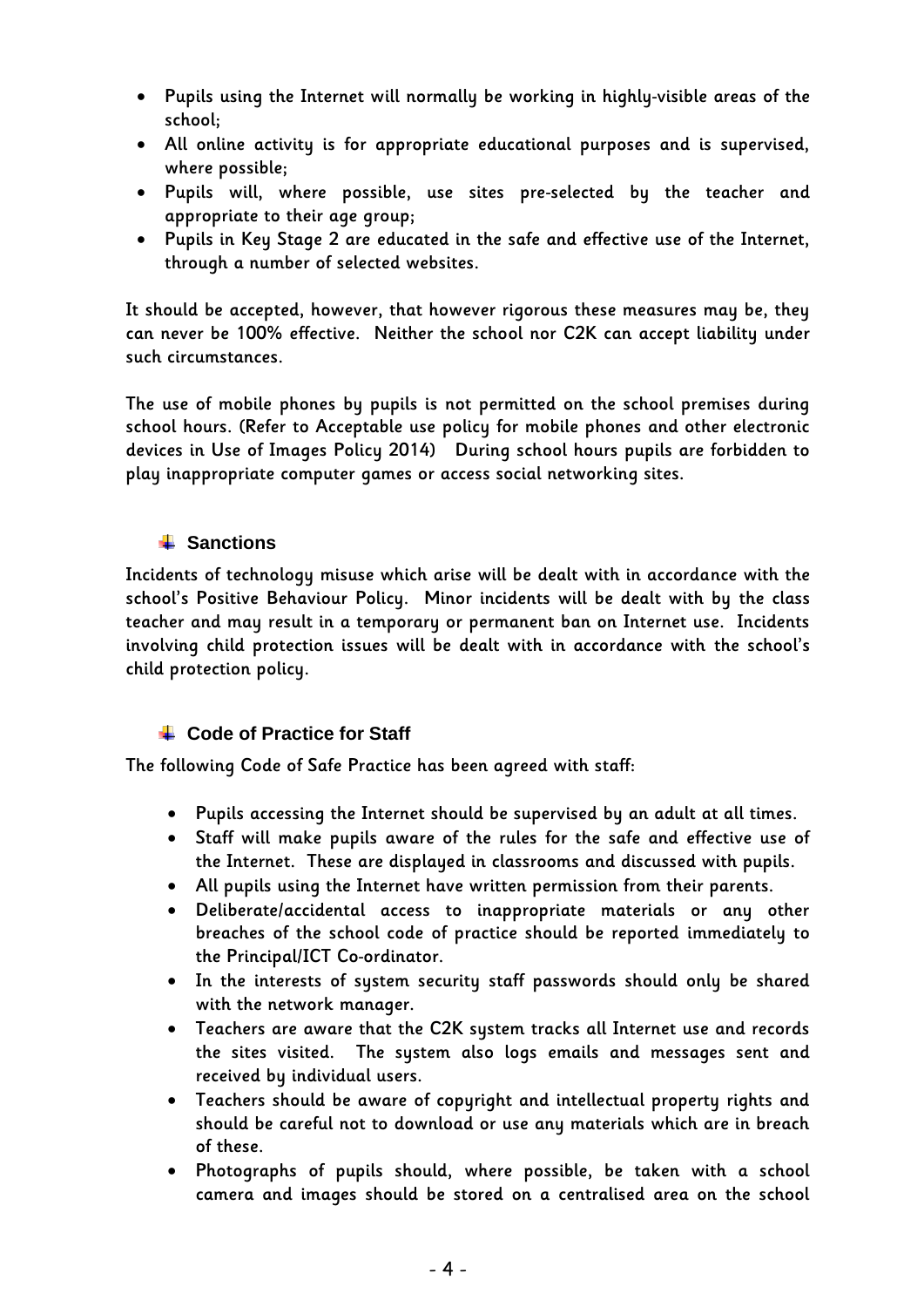**network, accessible only to teaching staff or under supervision for pupil work.**

**School systems may not be used for unauthorised commercial transactions.**

#### **5. Internet Safety Awareness**

**In Donemana Primary School we believe that, alongside having a written eSafety policy and code of practice, it is essential to educate all users in the safe and effective use of the Internet and other forms of digital communication. We see education in appropriate, effective and safe use as an essential element of the school curriculum. This education is as important for staff and parents as it is for pupils.**

#### **Internet Safety Awareness for pupils** ÷

**Rules for the Acceptable Use of the Internet are discussed with all pupils and are prominently displayed in classrooms. In addition, Key Stage 2 pupils are made aware and discuss Internet Safety through structured lessons. There are various pupil resources available such as:**

**[Signposts](http://www.teachfind.com/becta/becta-schools-publications-e-safety-signposts-safety-teaching-e-safety-key-stages-1-and) to Safety (primary and secondary versions)**

**Key Stage 2 [KidSmart](http://www.kidsmart.org.uk/) [Know IT All for Schools](http://www.childnet-int.org/kia/schools/) [ThinkUKnow](http://www.thinkuknow.co.uk/) Childnet's [Sorted website](http://www.childnet-int.org/sorted/)**

#### ÷ **Internet Safety Awareness for staff**

**The ICT Co-ordinator keeps informed and updated on issues relating to Internet Safety. All teaching staff, classroom assistants and supervisory assistants are in turn made aware of the Departments policy and strategy on ICT use in teaching and learning and updated in relation to relevant changes.**

**The Child Exploitation and Online Protection Centre (CEOP) run regular oneday courses for teachers in Northern Ireland. These are advertised directly to schools. Teachers can download lesson plans, teaching activities and pupils' worksheets by registering with the [Thinkuknow website.](http://thinkuknow.co.uk/)**

#### ÷ **Internet Safety Awareness for parents**

 **The Internet Safety Policy and Code of safe Practice for pupils is sent home at the start of each school year for parental signature. Additional advice for parents with internet access at home also accompanies this letter or Internet safety leaflets for parents and carers also are sent home annually.**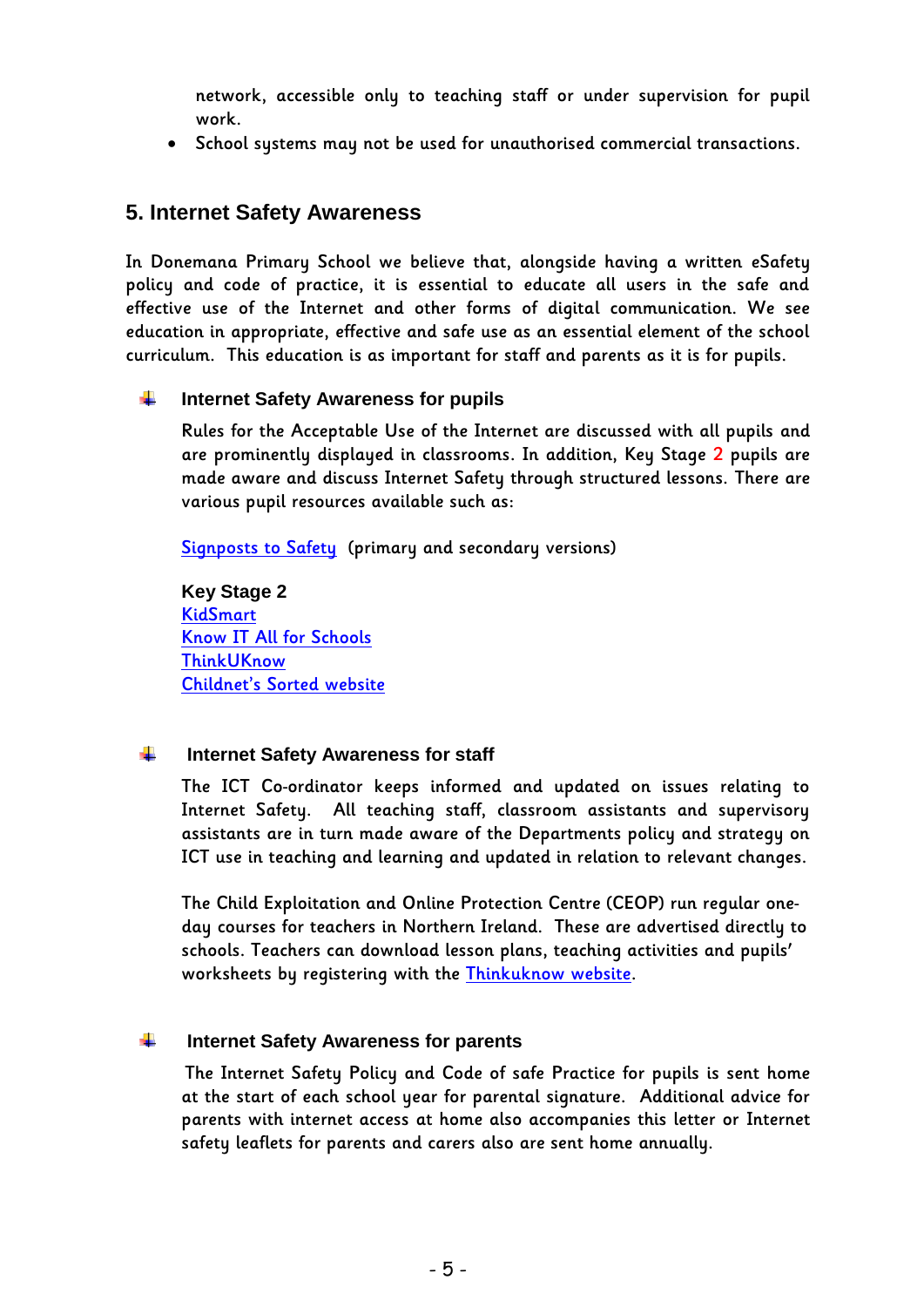#### ÷ **Community Use of School ICT Resources**

**The school's ICT facilities may be used as a community resource under the Extended Schools programme. Users are issued with separate usernames and passwords by C2K. They must also agree to the school's Use of the Internet policy before participating and only access pre-selected and appropriate websites under the guidance of a tutor.**

#### **6. Health and Safety**

**In Donemana Primary School we have attempted, in so far as possible, to ensure a safe working environment for pupils and teachers using ICT resources, both in classrooms and in the ICT suite, which have been designed in accordance with health and safety guidelines. Pupils are supervised at all times when Interactive Whiteboards, Digital Projectors and iPads are being used. Guidance is also issued to pupils in relation to the safe use of computers, interactive whiteboard, projectors and iPads. Such guidance includes advice concerning correct posture, positioning of screens, ensuring pupils do not stare directly into the beam of a projector etc. We are also mindful of certain medical conditions which may be affected by use of such equipment e.g. photosensitive epilepsy.**

#### **Use of Mobile Phones**

**Many modern mobile phones have internet connectivity. Please refer to the schools Acceptable Use Policy for Mobile Phones and Other Electronic Devices.**

#### **Wireless Networks**

**The Health Protection Agency has advised that there is no consistent evidence of health effects from radio frequency exposures below guideline levels and therefore no reason why schools and others should not use Wi-Fi (Wireless Fidelity) equipment. Further information on Wi-Fi equipment is available at: The [Health](https://www.gov.uk/government/publications/wireless-networks-wi-fi-radio-waves-and-health/wi-fi-radio-waves-and-health) [Protection](https://www.gov.uk/government/publications/wireless-networks-wi-fi-radio-waves-and-health/wi-fi-radio-waves-and-health) Agency Website**

#### **7. School Website**

**The school website is used to celebrate pupils' work, promote the school and provide information. Editorial guidance will ensure that the Website reflects the school's ethos that information is accurate and well presented and that personal security is not compromised. The Principal will ensure common values and quality control. As the school's Website can be accessed by anyone on the Internet, the school has to be very careful to safeguard the interests of its pupils and staff. The following rules apply.**

- **The point of contact on the Website should be the school address, school email and telephone number. Staff or pupils' home information will not be published.**
- **Website photographs that include pupils will be selected carefully. Written permission from parents or carers will be obtained before photographs of pupils are published on the school Website (see Digital Images policy).**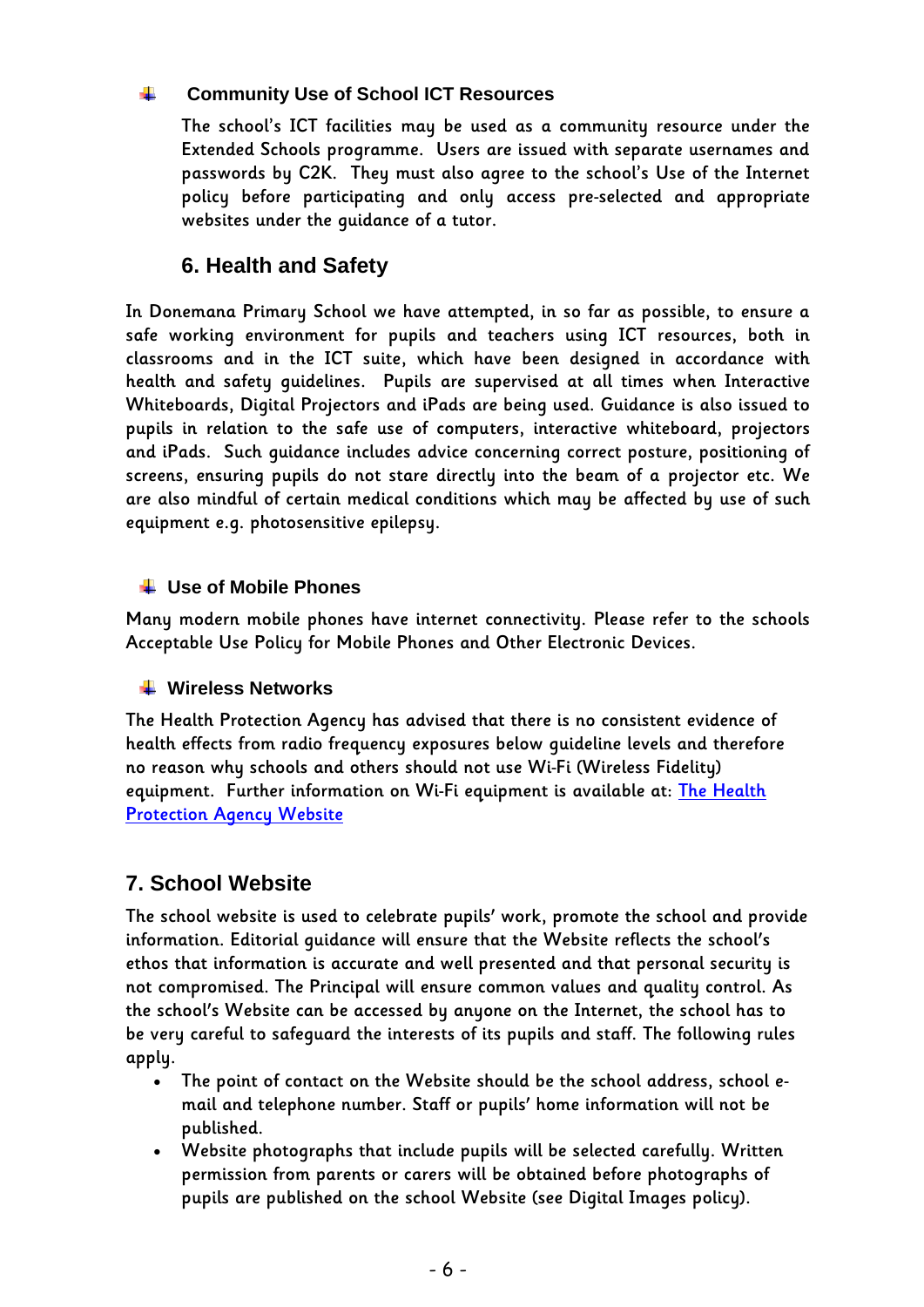- **Pupils' full names will not be used anywhere on the Website, particularly in association with photographs.**
- **The Principal or nominee will take overall editorial responsibility and ensure that content is accurate and appropriate.**
- **The copyright of all material must be held by the school, or be attributed to the owner where permission to reproduce has been obtained.**

#### **8. Social Software**

**This is a generic term for community networks, chat rooms, instant messenger (IM) systems, online journals, social networks (Facebook, Twitter, Snapchat, Instagram, etc.) and blogs (personal web journals). Social environments enable any community to share resources and ideas amongst users. Such software allows users to exchange resources, ideas, pictures and video.**

**The majority of activity in these on-line social sites usually causes no concern. C2k filters out these social networking sites and blocks attempts to circumvent their filters leaving it relatively safe in the school environment. Concerns in relation to inappropriate activities would tend to come from use outside the school environment.**

**We regard the education of pupils on the safe and responsible use of social software as vitally important and this is addressed through our Internet Safety Education for pupils. Appropriate information and indeed education will also be provided for our parents.**

**Pupils are aware that any misuse of mobile phones/websites/email should be reported to a member of staff immediately.**

**Instances of cyber bullying of pupils or staff will be regarded as very serious offences and dealt with according to the school's discipline policy and child protection procedures and, if appropriate, the PSNI to ensure the matter is properly addressed and the behaviour ceases.**

**Cyber Bullying can take many forms and guises including:**

- **Email – Nasty or abusive emails which may include viruses or inappropriate content.**
- **Instant Messaging (IM) and Chat Rooms – Potential to transmit threatening or abusive messages perhaps using a compromised or alias identity.**
- **Social Networking Sites – Typically includes the posting or publication of nasty or upsetting comments on another user's profile.**
- **Online Gaming – Abuse or harassment of someone using online multi-player gaming sites.**
- **Mobile Phones – Examples can include abusive texts, video or photo messages. Sexting can also occur in this category, where someone is encouraged to share intimate pictures or videos of themselves and these are subsequently transmitted to other people.**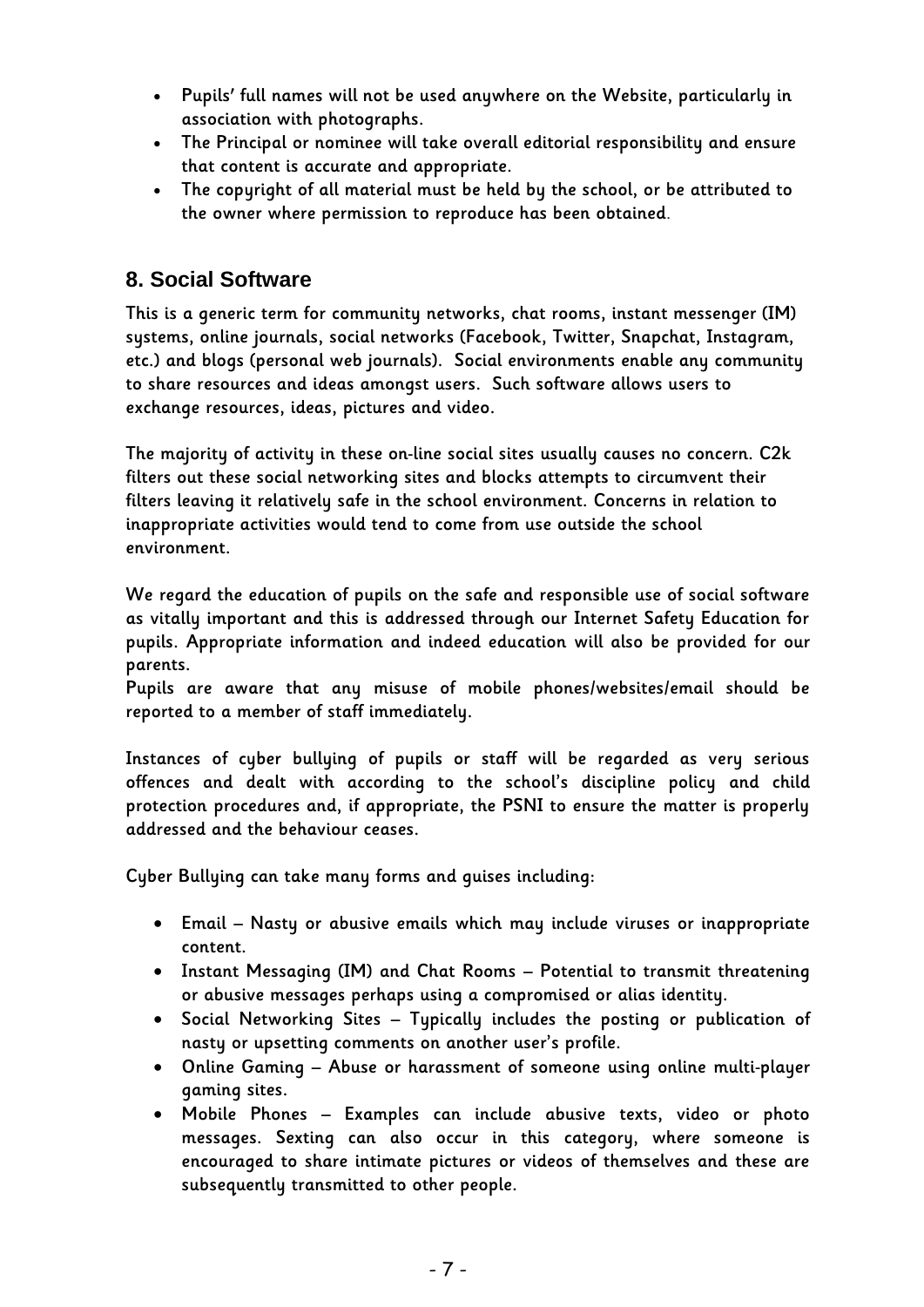**Abusing Personal Information – May involve the posting of photos, personal information, fake comments and blogs, or pretending to be someone online without that person's permission.**

**Whilst cyber-bullying may appear to provide anonymity for the bully, most messages can be traced back to their creator and pupils will be reminded that cyberbullying can constitute a criminal offence. While there is no specific legislation for cyber-bullying, the following may cover different elements of cyber-bullying behaviour:**

- **Protection from Harassment (NI) Order 1997 <http://www.legislation.gov.uk/nisi/1997/1180>**
- **Malicious Communications (NI) Order 1988 <http://www.legislation.gov.uk/nisi/1988/1849>**
- **The Communications Act 2003 <http://www.legislation.gov.uk/ukpga/2003/21>**

**We as a school will also keep good records of cyber-bullying incidents to monitor the effectiveness of the preventative activities, and to review and ensure consistency in our investigations, support and sanctions.**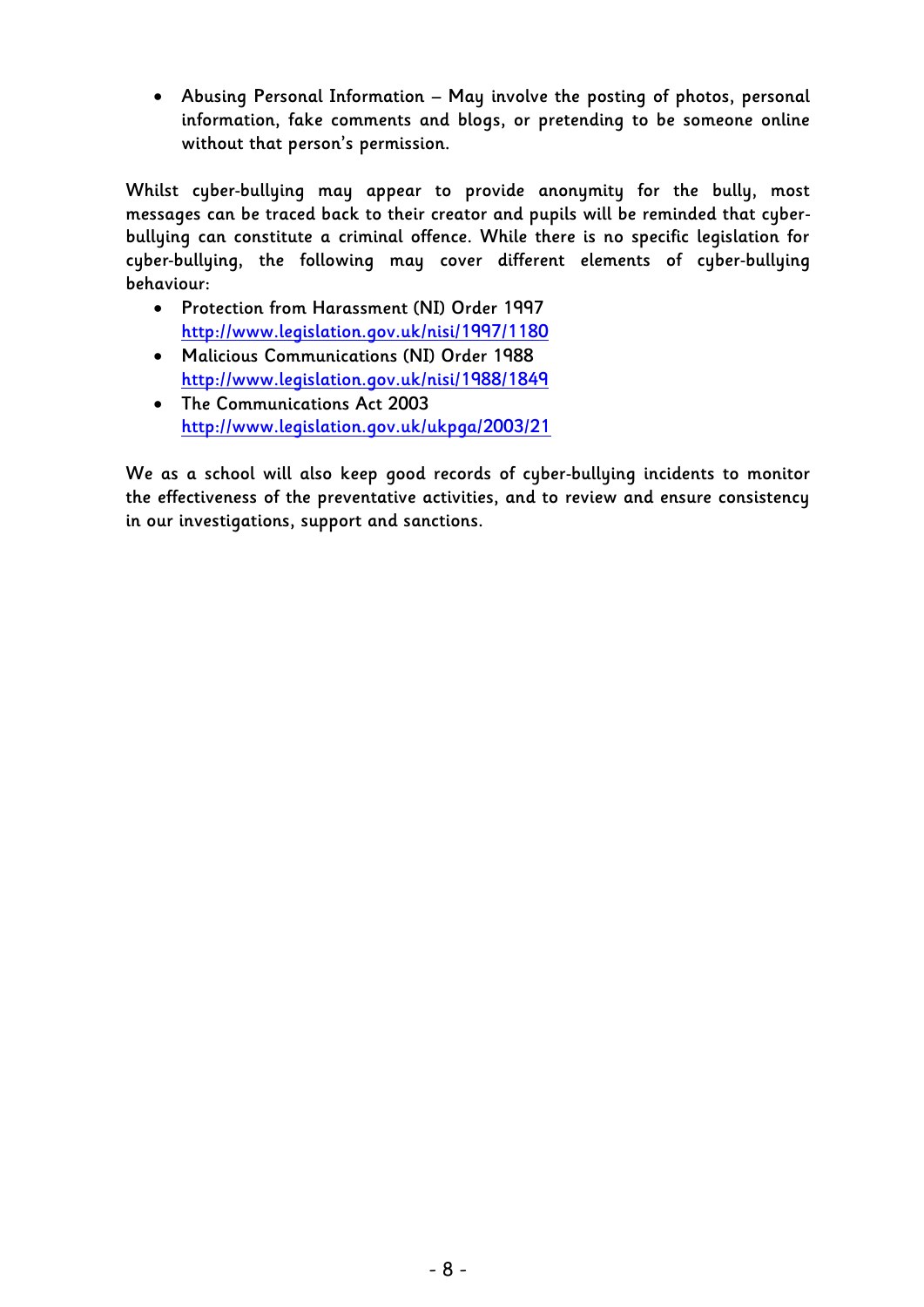## **ICT Code of Safe Practice**

#### **eSafety Rules**

- **I will only use ICT in school for school purposes.**
- **I will only use my class e-mail address or my own school e-mail address when e-mailing.**
- **I will only open e-mail attachments from people I know, or who my teacher has approved.**
- **I will not tell other people my ICT passwords.**
- **I will only open/delete my own files.**
- **I will make sure that all ICT contact with other children and adults is responsible, polite and sensible.**
- **I will not deliberately look for, save or send anything that could be unpleasant or nasty. If I accidentally find anything like this I will tell my teacher immediately.**
- **I will not give out my own details such as my name, phone number or home address. I will not arrange to meet someone unless this is part of a school project approved by my teacher and a responsible adult comes with me.**
- **I will be responsible for my behaviour when using ICT because I know that these rules are to keep me safe.**
- **I know that my use of ICT can be checked and that my parent/ carer contacted if a member of school staff is concerned about my eSafety.**

**Signature: …….………………….………………. Date: ……………….………………**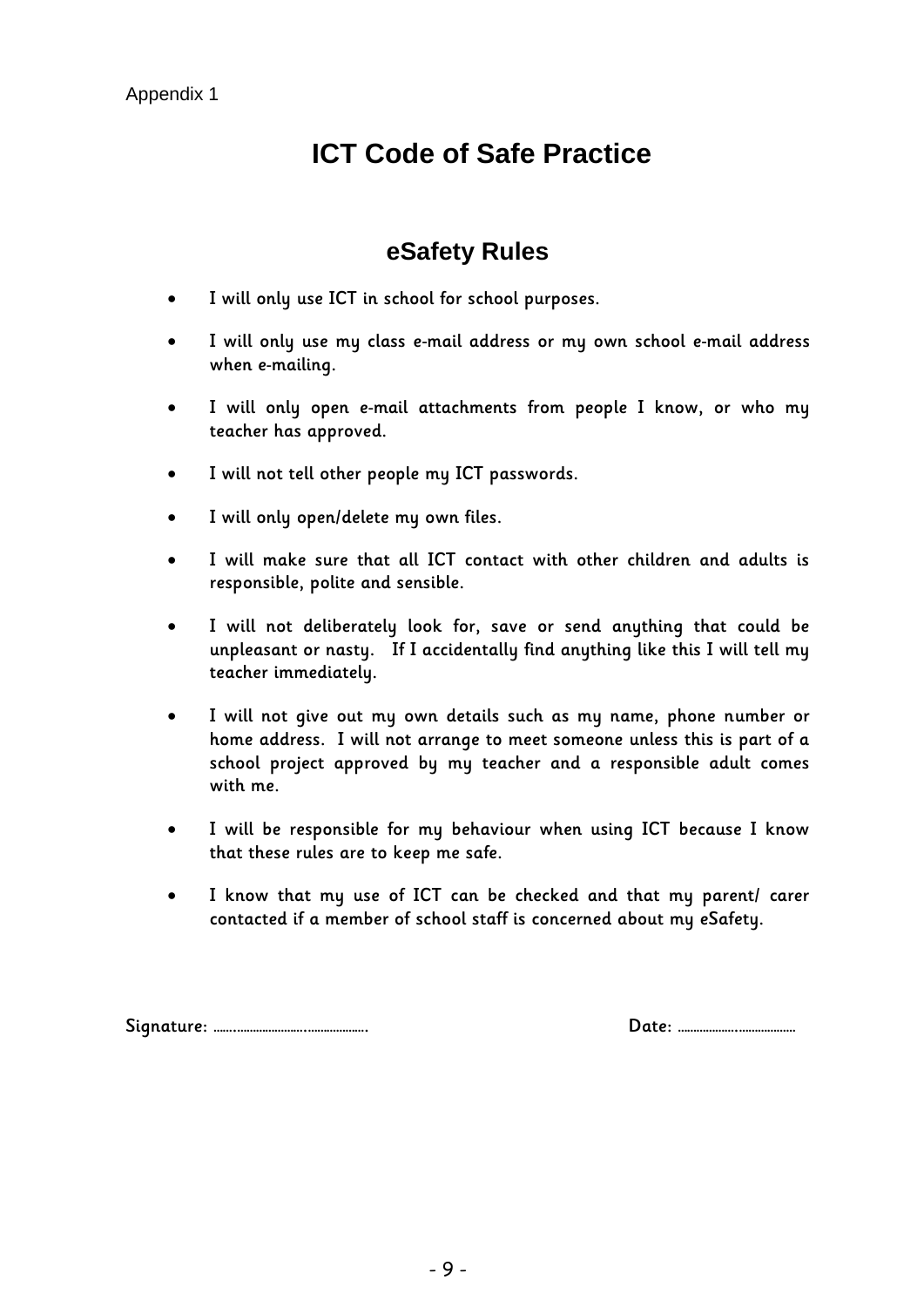### **ICT Code of Safe Practice for Staff eSafety Rules**

**ICT (including data) and the related technologies such as e-mail, the internet and mobile devices are an expected part of our daily working life in school. This code of practice is designed to ensure that all staff are aware of their professional responsibilities when using any form of ICT. All staff are expected to agree to this code of practice and adhere at all times to its contents. Any concerns or clarification should be discussed with Mrs G Hay, Donemana Primary School's eSafety coordinator/Principal.**

- **I will only use the school's email / Internet / Intranet / Learning Platform and any related technologies for professional purposes or for uses deemed 'reasonable' by the Principal or Board of Governors.**
- **I will comply with the ICT system security and not disclose any passwords provided to me by the school or other related authorities**
- **I will ensure that all electronic communications with pupils and staff are compatible with my professional role.**
- **I will not give out my own personal details, such as mobile phone number and personal e-mail address, to pupils.**
- **I will only use the approved, C2k, secure e-mail system for any school business.**
- **I will ensure that personal data is kept secure and is used appropriately, whether in school, taken off the school premises or accessed remotely. Personal data can only be taken out of school or accessed remotely when authorised by the Principal or Board of Governors. Personal or sensitive data taken off site must be encrypted.**
- **I will not install any hardware/software without permission of Mrs G Hay.**
- **I will not browse, download, upload or distribute any material that could be considered offensive, illegal or discriminatory.**
- **Images of pupils and/ or staff will only be taken, stored and used for professional purposes inline with school policy and with written consent of the parent, carer or staff member. Images will not be distributed outside the school network without the permission of the parent/ carer, member of staff or Principal.**
- **I understand that all my use of the Internet and other related technologies can be monitored and logged and can be made available, on request, to my Principal.**
- **I will respect copyright and intellectual property rights.**
- **I will ensure that my online activity, both in school and outside school, will not bring my professional role into disrepute.**
- **I will support and promote the school's e-Safety and Data Security policies and help pupils to be safe and responsible in their use of ICT and related technologies.**

#### **User Signature**

**I agree to follow this code of practice and to support the safe and secure use of ICT throughout the school**

|  |  |  | Date: |
|--|--|--|-------|
|--|--|--|-------|

**Full Name: …………………………………….... (printed) Job Title: . . . . . . . . . . . . . . . . .**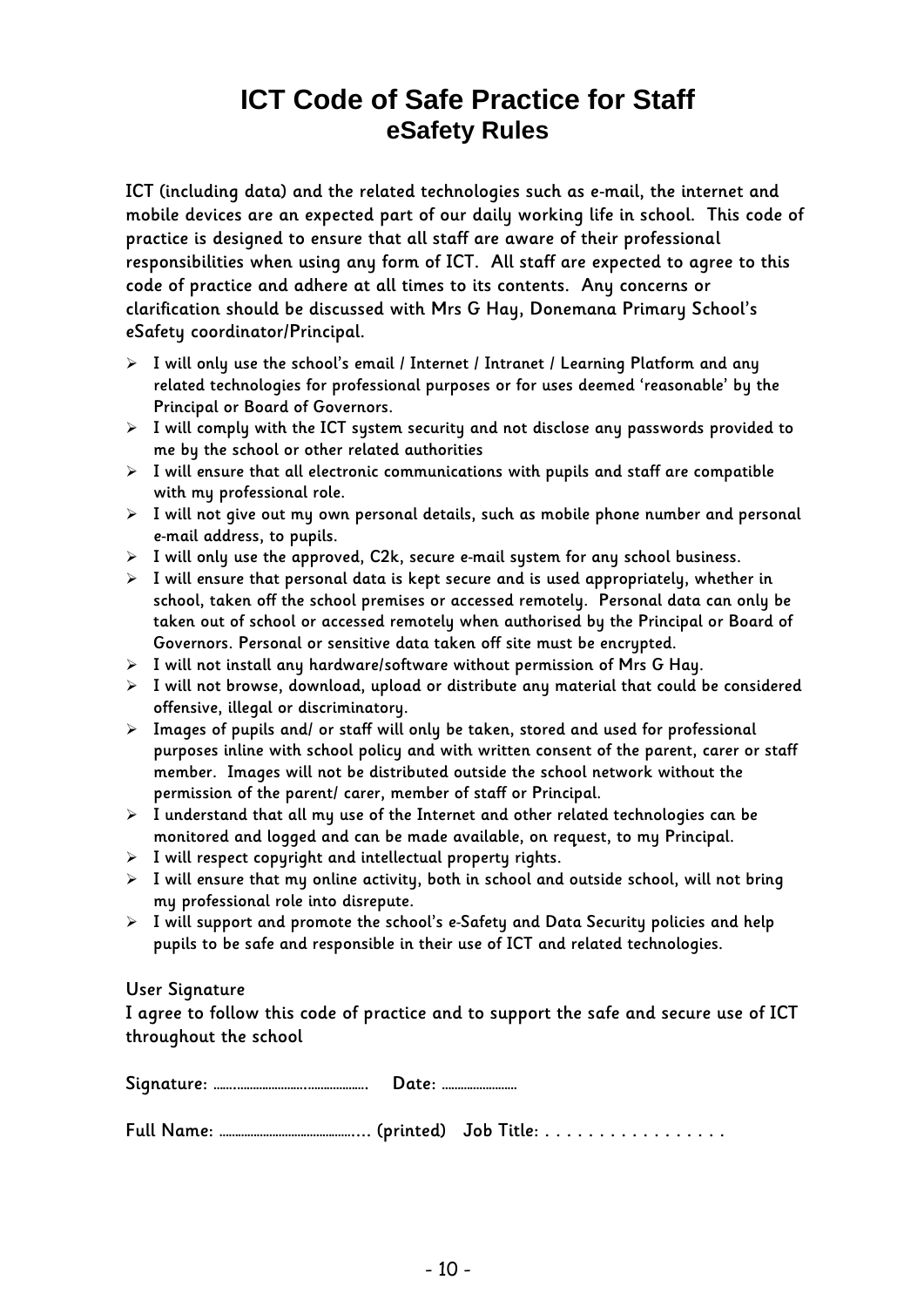#### **Parental Agreement/Consent Letter**



**Principal: Mrs G Hay Address: 31 Longland Road Donemana Co. Tyrone BT 82 0PH**

**Tel: (028) 7139 8633**

**Dear Parent/ Carer**

**As part of Donemana Primary School's Information and Communications Technology programme we offer pupils supervised access to a filtered Internet service provided by C2k. Access to the Internet will enable pupils to explore and make appropriate use of many web sites that are of enormous educational benefit. They can also exchange messages with other Internet users throughout the world. However in spite of the tremendous learning potential, you should be advised that some material accessible via the Internet may contain items that are illegal, defamatory, inaccurate or potentially offensive to some people.**

**In order to help minimise any risks, which might arise from Internet use, our Service provider C2k has installed filtering software which operates by blocking thousands of inappropriate web sites and by barring inappropriate items, terms and searches in both the Internet and e-mail. To further enhance safety, pupils will only use the Internet for educational purposes, under the supervision of a member of staff.**

**The school's rules for safe Internet use accompany this letter. Please read and discuss these with your child and return the slip at the bottom of this page. If you have any concerns or would like some explanation please contact Mrs G Hay.**

**Parent/ carer signature**

**We have discussed this and ……………………………………..........(child name) agrees to follow the eSafety rules and to support the safe use of ICT at Donemana Primary School.**

**Parent/ Carer Signature: …….………………….………………………….** 

**Date: ………………………**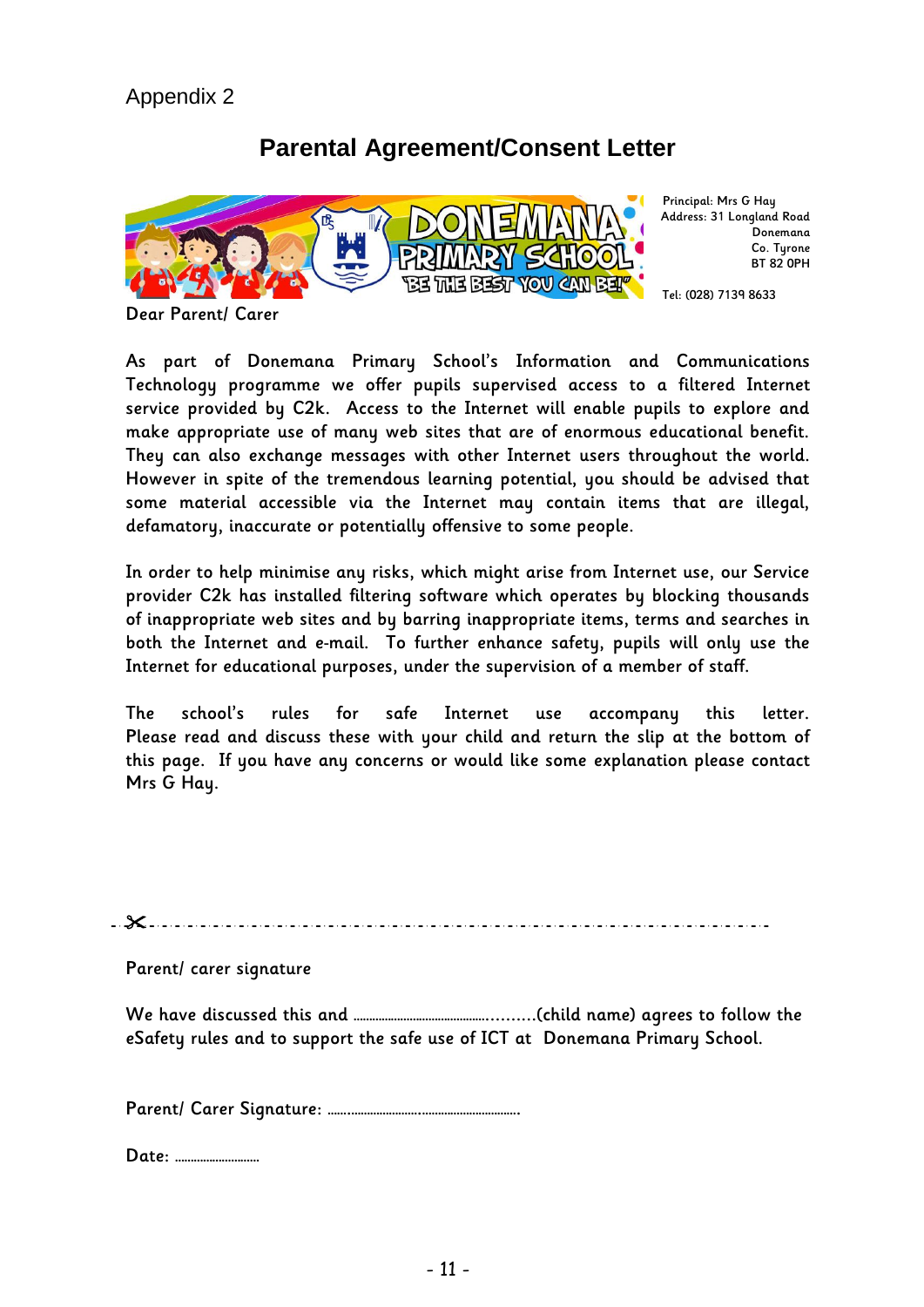

#### Key Stage 2

# Think then Click

e-Safety Rules for Key Stage 2

- We ask permission before using the Internet.
- We only use websites that an adult has chosen.
- We tell an adult if we see anything we are uncomfortable with.
- We immediately close any webpage we not sure about.
- We only e-mail people an adult has approved.
- We send e-mails that are polite and friendly.
- We never give out personal information or passwords.
- We never arrange to meet anyone we don't know.
- We do not open e-mails sent by anyone we don't know.
- We do not use Internet chat rooms.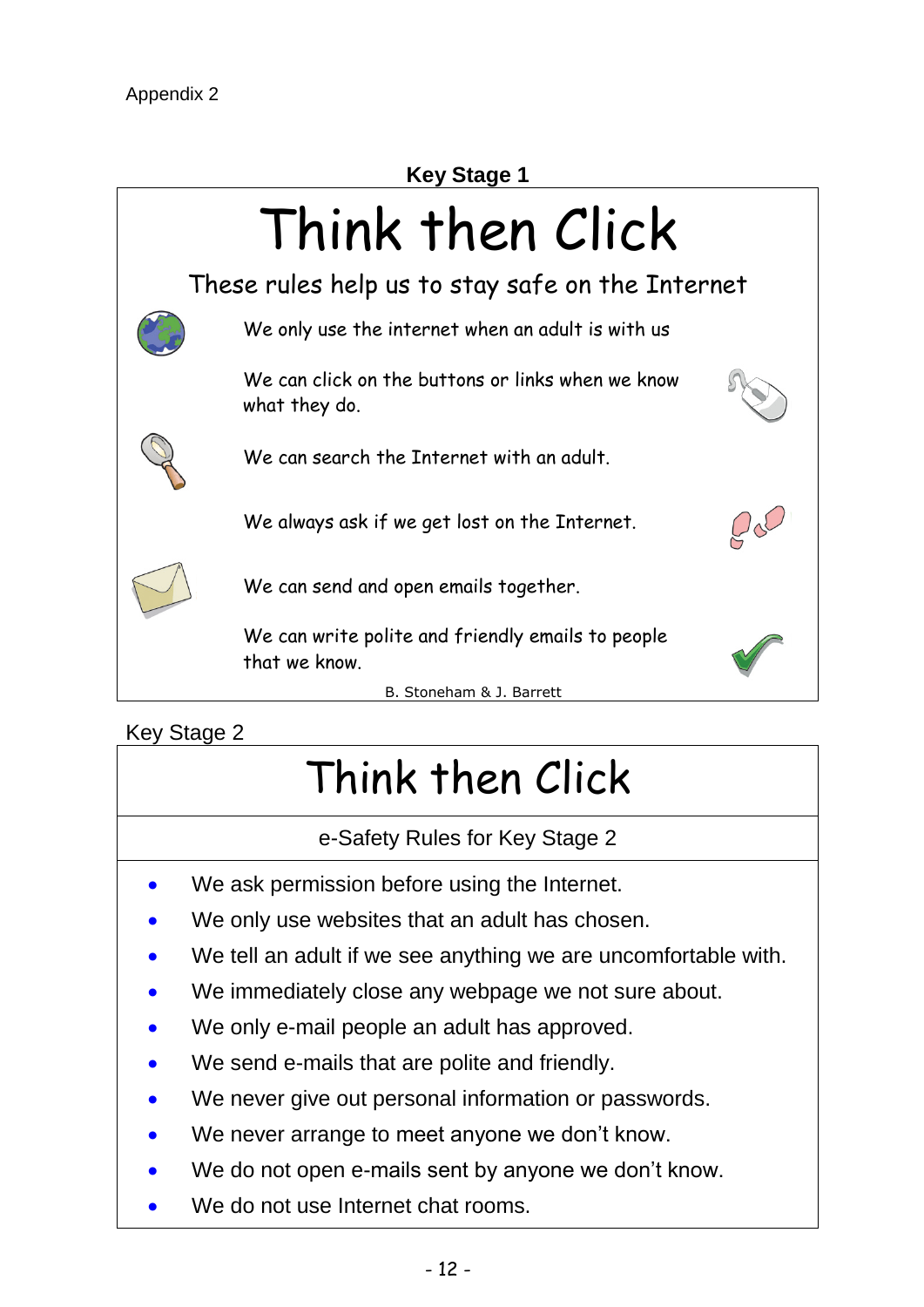#### **Principles for Internet Use ----- Children's Version** Be **SMART** On Line

| S                | <b>Secret</b><br>Never give your address, telephone<br>number, username or password when on-<br>line.                                         |  |
|------------------|-----------------------------------------------------------------------------------------------------------------------------------------------|--|
| M                | Meeting someone or group you have<br>contacted on-line is not allowed without<br>the permission and supervision of your<br>parent or teacher. |  |
| $\blacktriangle$ | Accepting e-mails, opening sites or files<br>requires the permission of your teacher,<br>appointed adult or parent.                           |  |
| R                | Remember no offensive language, text or<br>pictures are to be displayed, sent, copied<br>or received                                          |  |
| T                | Tell your parent, teacher or trusted adult<br>if someone or something makes you<br>uncomfortable.                                             |  |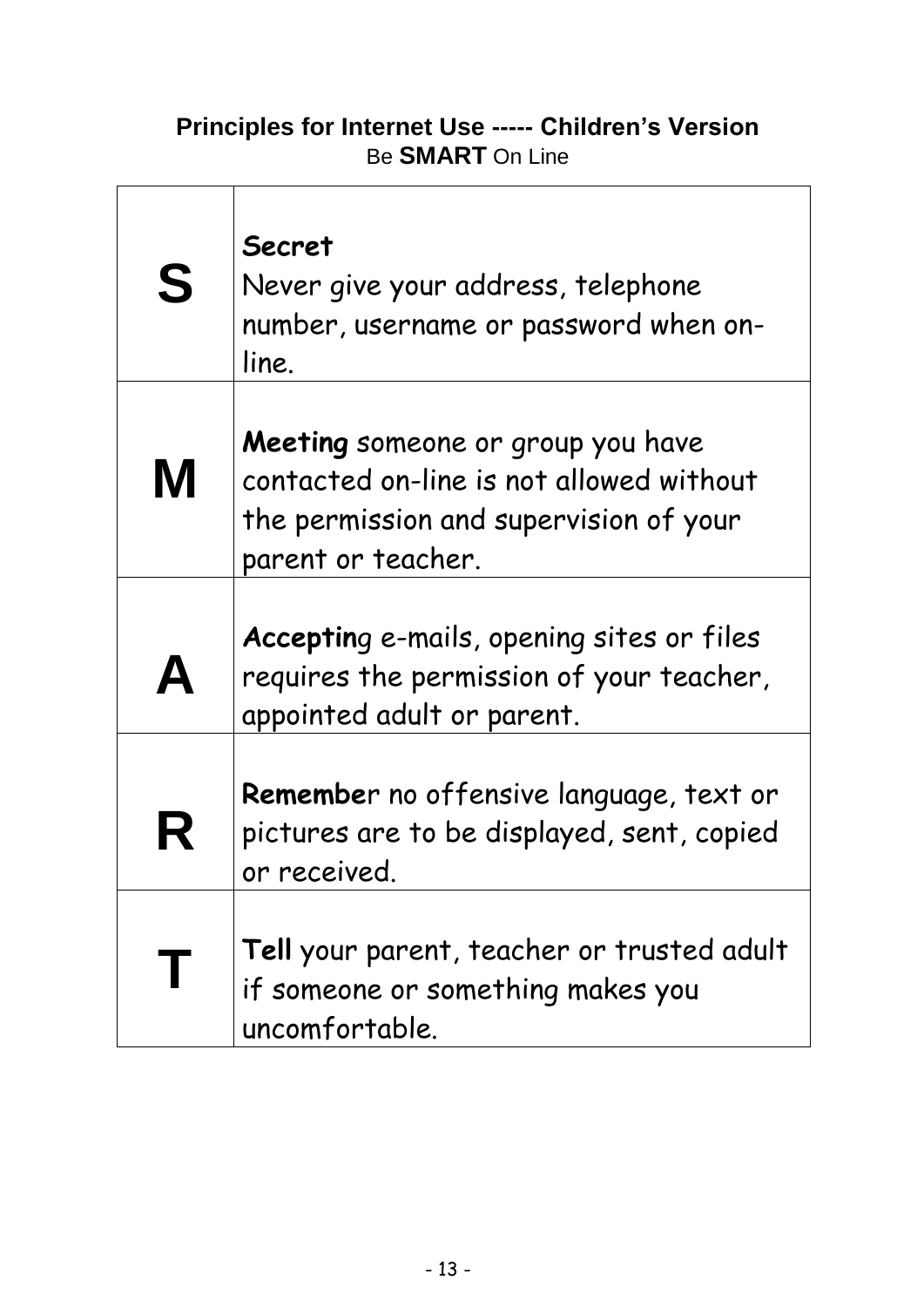## **Smile and Stay Safe Poster**

**eSafety guidelines to be displayed throughout the school**



**S**taying safe means keeping your personal details private, such as full name, phone number, home address, photos or school. Never reply to ASL (age, sex, location)

**M**eeting up with someone you have met online can be dangerous. Only meet up if you have first told your parent or carer and they can be with you.

 ${\bf I}$ nformation online can be untrue, biased or just inaccurate. Someone online my not be telling the truth about who they are - they may not be a 'friend'

**L**et a parent, carer, teacher or trusted adult know if you ever feel worried, uncomfortable or frightened about something online or someone you have met or who has contacted you online.

**E**mails, downloads, IM messages, photos and anything from someone you do not know or trust may contain a virus or unpleasant message. So do not open or reply.